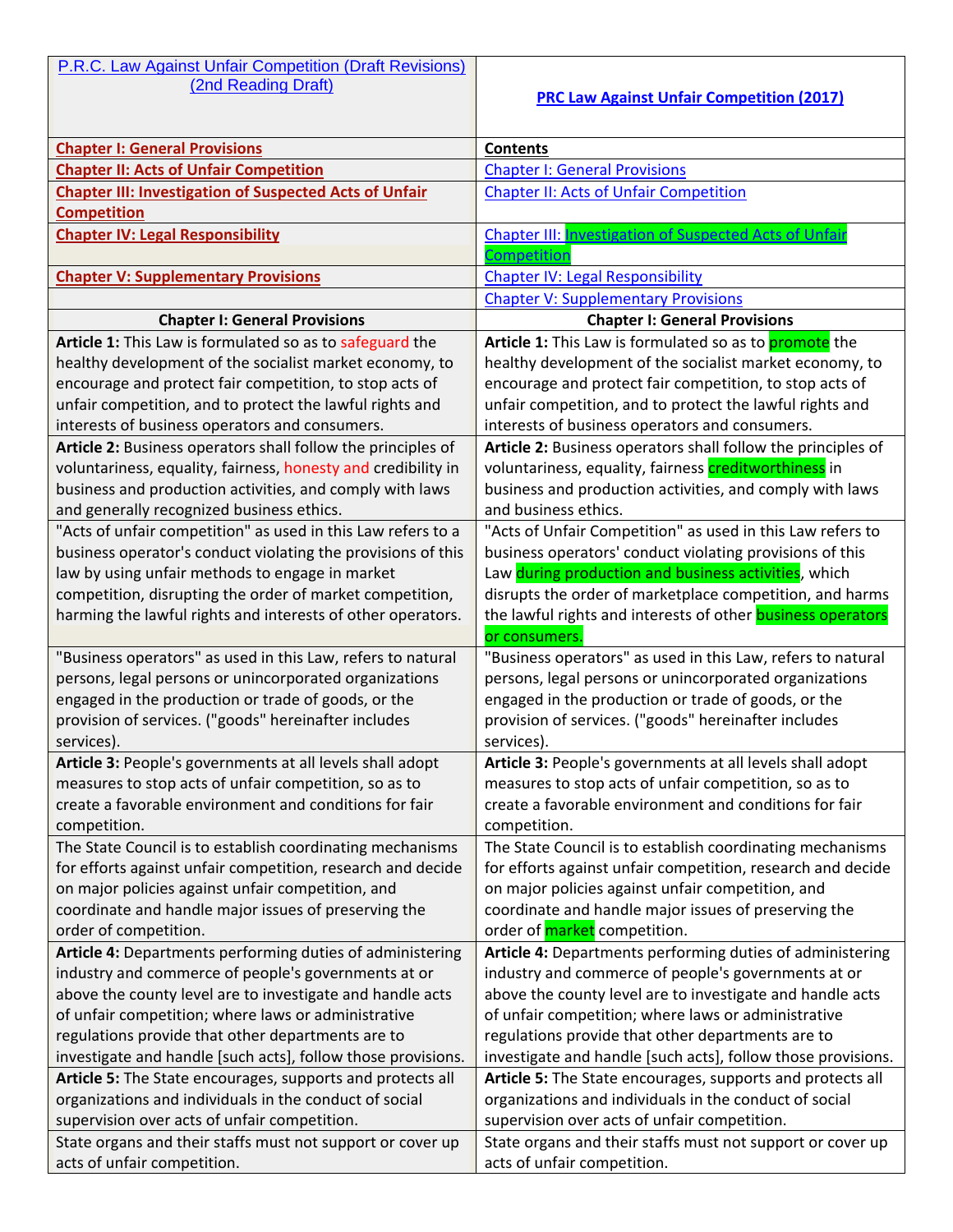|                                                              | Industry organizations shall strengthen industry self-       |
|--------------------------------------------------------------|--------------------------------------------------------------|
|                                                              | discipline, leading and regulating members to compete in     |
|                                                              | accordance with law, and preserving the order of             |
|                                                              | marketplace competition.                                     |
| Chapter II: Acts of Unfair Competition                       | <b>Chapter II: Acts of Unfair Competition</b>                |
| Article 6: Business operators must not engage in the         | Article 6: Business operators must not carry out the         |
| following confusing conduct that leads people to             | following confusing conduct leading people to mistakenly     |
| mistakenly believe it is others' goods or that they have     | believe it is others' goods or that they have special        |
| special relationships with others;                           | relationships with others:                                   |
| (1) Using the name, packaging, or dress of others' goods,    | (1) Without authorization, using the same or similar         |
| or using names, packaging, or dress similar to that of       | identifiers, such as names, packaging, or dress as that of   |
| others' goods, without authorization;                        | others' goods which which have a definite influence;         |
| (2) Using the name of others' enterprises (including         | (2) Using the name of others' enterprises that have a        |
| shortened forms, brands $[$ 字号] etc.), the names of social   | definite influence (including shortened forms, brands [字     |
| organizations (including shortened forms etc.), or personal  | 号] etc.), the names of social organizations (including       |
| names (including pen names or stage names etc.) without      | shortened forms etc.), or personal names (including pen      |
| authorization.                                               | names, stage names, translated names etc.) without           |
|                                                              | authorization.                                               |
| (3) Using the main body of others' domain names, website     | (3) Using the main body of others' domain names, website     |
| names, or web pages; and the names or symbols of others'     | names, or web pages that have a definite influence,          |
| channels, programs, or columns, and so forth; without        | without authorization;                                       |
| authorization;                                               |                                                              |
| (4) Using others' trademarks in the name of an enterprise.   | (4) Other confusing conduct that could lead people to        |
|                                                              | mistakenly believe it is others' goods or that they have     |
|                                                              | special relationships with others;                           |
| Article 7: Business operators must not employ financial or   | Article 7: Business operators must not employ financial or   |
| other methods to bribe the following units or individuals in | other methods to bribe the following units or individuals in |
| an attempt to obtain business opportunities or               | an attempt to obtain business opportunities or               |
| competitive advantages;                                      | competitive advantages;                                      |
| (1) Employees of the other party in a transaction;           | (1) Employees of the other party in a transaction;           |
| (2) units or individuals entrusted by the other party in a   | (2) units or individuals entrusted by the other party in a   |
| transaction to handle related matters;                       | transaction to handle related matters;                       |
| (3) State organs, State owned companies or enterprises,      |                                                              |
| public institutions, people's organizations, or state        |                                                              |
| employees;                                                   |                                                              |
| (4) Other units or individuals that might use the authority  | (3) Units or individuals exploiting their authority or       |
| of state employees to influence transactions.                | influence to impact trade.                                   |
| In transactional activities, business operators may provide  | In transactional activities, business operators may provide  |
| discounts to trade counterparts in an explicit manner, or    | discounts to trade counterparts in an explicit manner, or    |
| pay commissions to intermediaries. Where business            | pay commissions to intermediaries. Where business            |
| operators pay discounts to trade counterparts or pay         | operators pay discounts to trade counterparts or pay         |
| commissions to intermediaries, it shall be truthfully        | commissions to intermediaries, it shall be truthfully        |
| recorded in the books. Business operators receiving          | recorded in the books. Business operators receiving          |
| discounts or commissions shall also include these in the     | discounts or commissions shall also include these in the     |
| books.                                                       | books.                                                       |
| Where the employees of business operators carry out          | Where the employees of business operators carry out          |
| bribery, it shall be viewed as the conduct of the business   | bribery, it shall be viewed as the conduct of the business   |
| operator; except for where there is evidence showing that    | operator; except for where there is evidence showing that    |
| the employee in question's conduct had no relation to        | the employee in question's conduct had no relation to        |
| obtaining transaction opportunities or competitive           | obtaining transaction opportunities or competitive           |
| advantages for the business operator.                        | advantages for the business operator.                        |
| Article 8: Business operators must not commercially          | Article 8: Business operators must not falsely or            |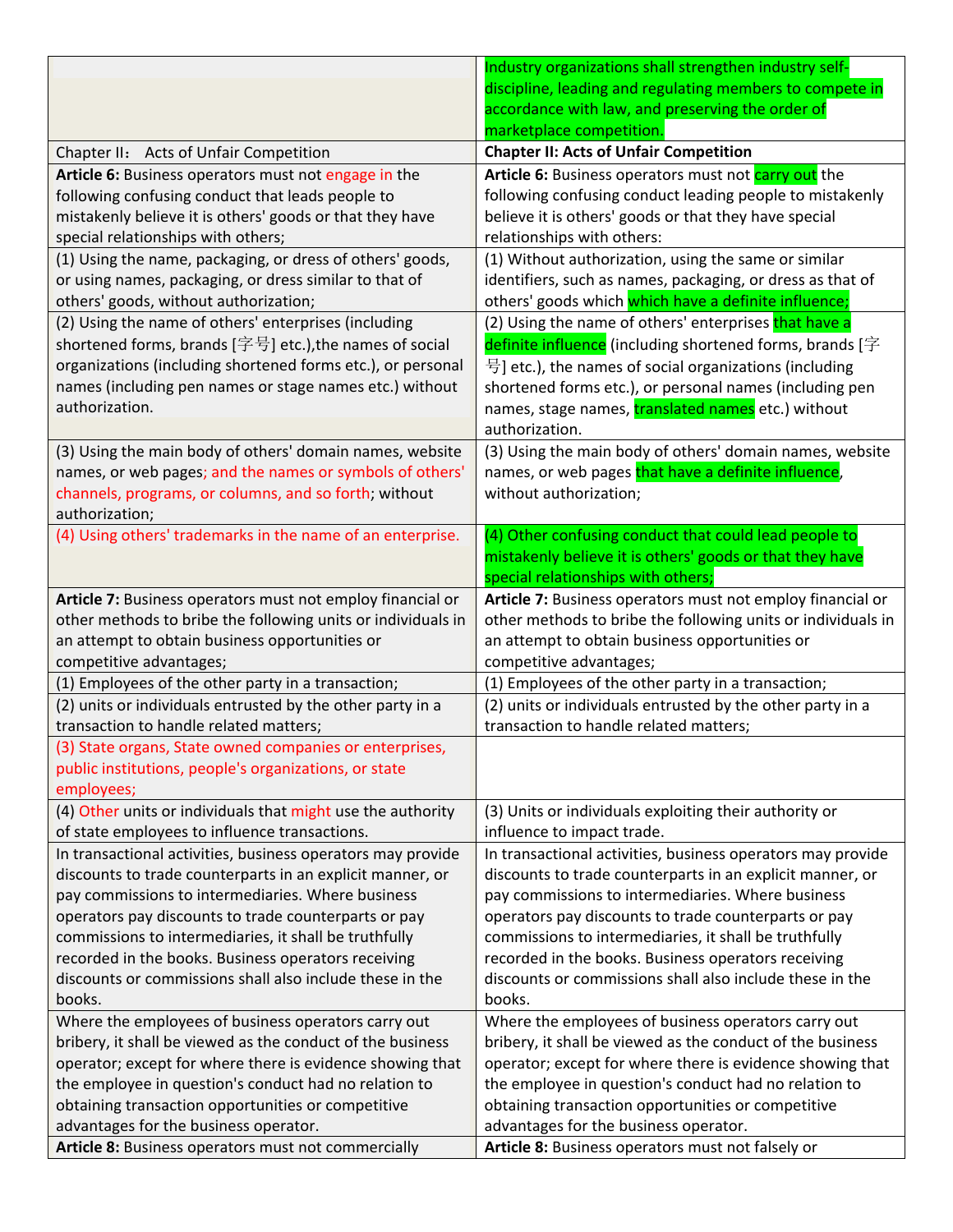| promote their goods falsely or so as to create              | misleadingly commercially promote their goods's nature,         |
|-------------------------------------------------------------|-----------------------------------------------------------------|
| misunderstandings, or trick or mislead consumers.           | functions, quality, sale condition, user ratings, or awards     |
|                                                             | received, so as to trick or mislead consumers.                  |
|                                                             | Business operators must not use methods such as                 |
|                                                             | organizing false transactions to help other business            |
|                                                             | operators conduct false or misleading commercial                |
|                                                             | promotions.                                                     |
| Article 9: Business operators must not carry out the        | Article 9: Business operators must not carry out the            |
| following acts infringing on commercial secrets:            | following acts infringing on commercial secrets:                |
| (1) Obtaining rights holders' commercial secrets by theft,  | (1) Obtaining rights holders' commercial secrets by theft,      |
| bribery, intimidation or other improper tactics;            | bribery, <i>fraud</i> , intimidation or other improper tactics; |
| (2) Disclosing, using, or allowing others to use a rights   | (2) Disclosing, using, or allowing others to use a rights       |
| holders' commercial secrets acquired by tactics provided    | holders' commercial secrets acquired by tactics provided        |
| for in the previous item;                                   | for in the previous item;                                       |
| (3) Disclosing, using, or allowing others to use commercial | (3) Disclosing, using, or allowing others to use commercial     |
| secrets in their possession, in violation of agreements or  | secrets in their possession, in violation of agreements or      |
| the rights holders' demands for preserving commercial       | the rights holders' demands for preserving commercial           |
| secrets.                                                    | secrets.                                                        |
| Where third parties clearly knew or should have known       | Where third parties clearly knew or should have known           |
| that commercial secrets were obtained by employees,         | that the commercial secrets rights-holders' employees,          |
| former employees, or other units and individuals through    | former employees, or other units and individuals carried        |
| the methods listed in the preceding paragraph, and still    | out the illegal conduct listed in the preceding paragraph,      |
| acquire, reveal, use or allow others to use them, it is     | but still acquire, disclose, use or allow others to use         |
| viewed as a violation of commercial secrets.                | commercial secrets, it is viewed as a violation of              |
|                                                             | commercial secrets.                                             |
| "Commercial secrets" as used in this Law refers to          | "Commercial secrets" as used in this Law refers to              |
| technological information and business information that is  | technological information and business information that is      |
| not publicly known, has commercial value, and is subject    | not publicly known, has commercial value, and is subject        |
| to corresponding secrecy measures taken by the rights       | to corresponding secrecy measures taken by the rights           |
| holder.                                                     | holder.                                                         |
| Article 10: The following situations must not occur in      | Article 10: Business operators conducting prize                 |
| business operators' prize promotions:                       | promotions must not have any of the following                   |
|                                                             | circumstances:                                                  |
| (1) The type of award, the contest requirements, the        | (1) The type of award, the contest requirements, the            |
| payout amount or prizes, and other information on prize     | payout amount or prizes, and other information on prize         |
| promotions is not clear, influencing consumers'             | promotions is not clear, influencing consumers'                 |
| redemption of prizes.                                       | redemption of prizes.                                           |
| (2) Carrying out prize promotions by using the fraudulent   | (2) Carrying out prize promotions by using the fraudulent       |
| methods of lying that there is a prize or intentionally     | methods of lying that there is a prize or intentionally         |
| having predetermined personnel win prizes;                  | having predetermined personnel win prizes;                      |
| (3) Having a top-prize valued at more than 50,000 RMB in    | (3) Having a top-prize valued at more than 50,000 RMB in        |
| drawing-style prize promotion.                              | drawing-style prize promotion.                                  |
| Article 11: Business operators must not concoct or          | Article 11: Business operators must not concoct or              |
| disseminate fake facts, harming competitors' commercial     | disseminate fake facts, harming competitors' commercial         |
| reputations or the reputation of their goods.               | reputations or the reputation of their goods.                   |
| Article 12: Business operators using the networks to        | Article 12: Business operators using the networks to            |
| engage in production or trade activities shall comply with  | engage in production or trade activities shall comply with      |
| all provisions of this Law.                                 | all provisions of this Law.                                     |
| Business operators must not use technological methods,      | Business operators must not use technological methods,          |
| using influencing of user choices or other methods, to      | using influencing of user choices or other methods to carry     |
| engage in the following conduct that impedes other          | out the following conduct that impedes other business           |
| business operators' from lawfully providing network         | operators' from lawfully providing network products or          |
| products or services as normal.                             | services as normal:                                             |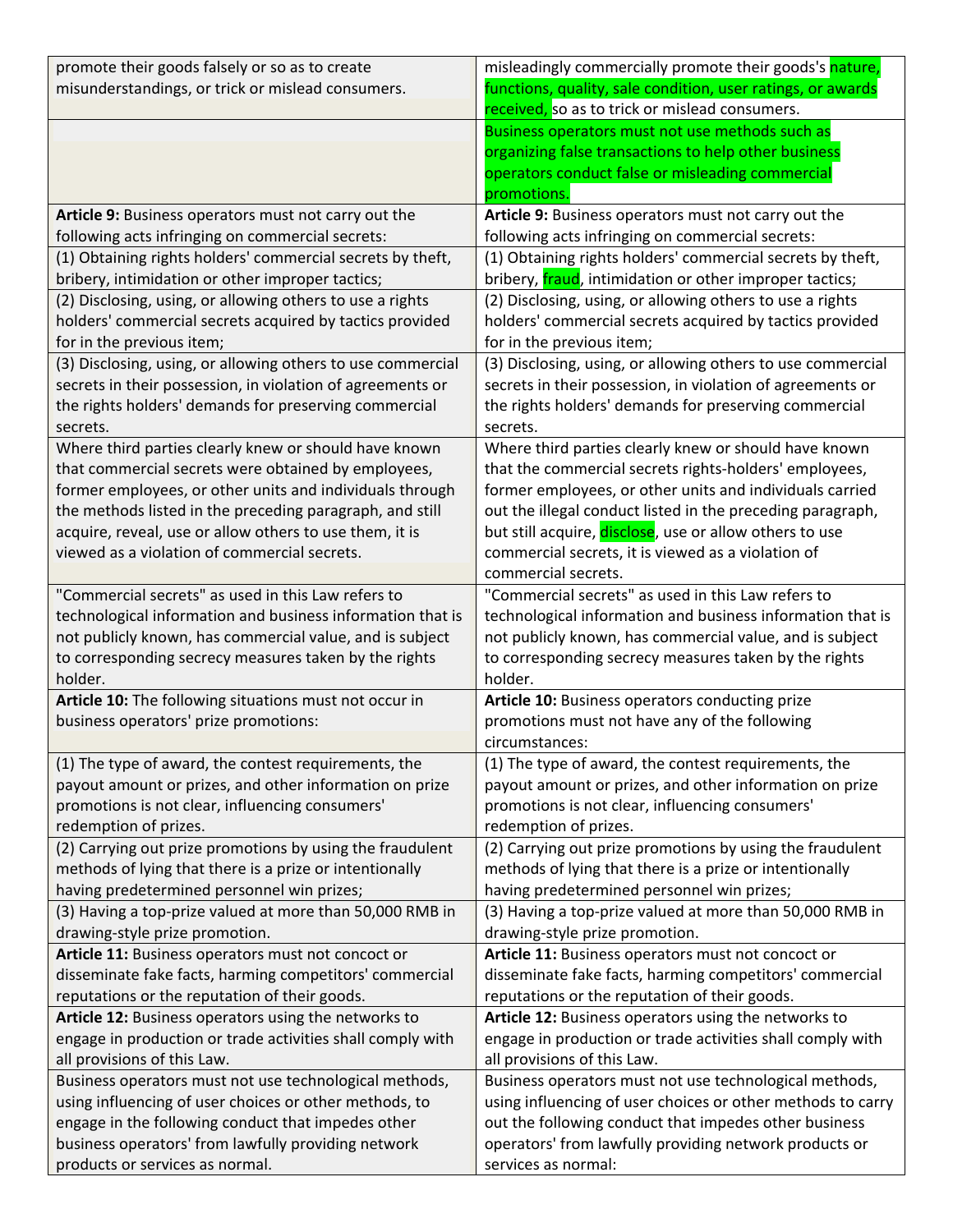| (1) inserting links or forced transfers in other business    | (1) inserting links or forced transfers in other business     |
|--------------------------------------------------------------|---------------------------------------------------------------|
| operators' lawfully provided network products and            | operators' lawfully provided network products and             |
| services, without their consent;                             | services, without their consent;                              |
| (2) Misleading, deceiving, or compelling users to modify,    | (2) Misleading, deceiving, or compelling users to modify,     |
| close, or uninstall network products or services lawfully    | close, or uninstall network products or services lawfully     |
| provided by others;                                          | provided by other <b>business operators;</b>                  |
| (3) Maliciously causing incompatibility with network         | (3) Maliciously causing incompatibility with network          |
| products or services lawfully provided by other business     | products or services lawfully provided by other business      |
| operators;                                                   | operators;                                                    |
| (4) Other conduct that impedes or undermines other           | (4) Other conduct that impedes or undermines other            |
| business operators' lawful provision of network products     | business operators' lawful provision of network products      |
| or service normally.                                         | or service normally.                                          |
| Chapter III: Investigation of Suspected Acts of Unfair       | <b>Chapter III: Investigation of Suspected Acts of Unfair</b> |
| Competition                                                  | Competition                                                   |
| Article 13: Supervision and inspection departments'          | Article 13: Supervision and inspection departments'           |
| investigation of suspected acts of unfair competition may    | investigation of suspected acts of unfair competition may     |
| employ the following methods;                                | employ the following methods;                                 |
| (1) Enter business premises suspected of acts of unfair      | (1) Enter business premises suspected of acts of unfair       |
| competition to conduct inspections;                          | competition to conduct inspections;                           |
| (2) Question business operators under investigation,         | (2) Question business operators under investigation,          |
| interested parties, as well as other relevant units or       | interested parties, as well as other relevant units or        |
| individuals, and request that they explain relevant          | individuals, and request that they explain relevant           |
| circumstances or provide or other materials relating to the  | circumstances or provide or other materials relating to the   |
| conduct under investigation;                                 | conduct under investigation;                                  |
| (3) Make inquiries about, or reproduce, agreements,          | (3) Make inquiries about, or reproduce, agreements,           |
| account books, invoices, documents, records, business        | account books, invoices, documents, records, business         |
| correspondence or other materials relating to the            | correspondence or other materials relating to the             |
| suspected acts of unfair competition;                        | suspected acts of unfair competition;                         |
| (4) Seal or seize assets related to suspected acts of unfair | (4) Seal or seize assets related to suspected acts of unfair  |
| competition;                                                 | competition;                                                  |
| (5) make inquiries into the bank accounts of the business    | (5) make inquiries into the bank accounts of the business     |
| operators suspected of acts of unlawful competition,         | operators suspected of acts of unlawful competition,          |
| The employment of the measures in the preceding              | The employment of the measures in the preceding               |
| paragraph shall be reported in writing to the principle      | paragraph shall be reported in writing to the principle       |
| responsible person or the supervision and inspection         | responsible person or the supervision and inspection          |
| department, and be upon their approval. The employment       | department, and be upon their approval. The employment        |
| of the measures in items 4 and 5 of the preceding            | of the measures in items 4 and 5 of the preceding             |
| paragraph shall be reported in writing to the principle      | paragraph shall be reported in writing to the principle       |
| responsible person or the supervision and inspection         | responsible person or the supervision and inspection          |
| department at the districted city level or above, and be     | department at the districted city level or above, and be      |
| upon their approval.                                         | upon their approval.                                          |
| Article 14: When supervision and inspection departments      | When supervision and inspection departments are               |
| are investigating suspected acts of unfair competition,      | investigating suspected acts of unfair competition, they      |
| they shall follow the provisions of the "Administrative      | shall follow the provisions of the "Administrative            |
| Compulsion Law of the People's Republic of China" and of     | Compulsion Law of the People's Republic of China" and of      |
| other relevant laws and administrative regulations, and      | other relevant laws and administrative regulations, and       |
| shall promptly make their conclusions public.                | shall promptly make their conclusions public.                 |
| Article 15: In supervision and inspection departments'       | Article 14: In supervision and inspection departments'        |
| investigation of suspected acts of unfair competition,       | investigation of suspected acts of unfair competition,        |
| business operators under investigation, interested parties,  | business operators under investigation, interested parties,   |
| and other relevant units or individuals shall truthfully     | and other relevant units or individuals shall truthfully      |
| provide relevant materials or circumstances.                 | provide relevant materials or circumstances.                  |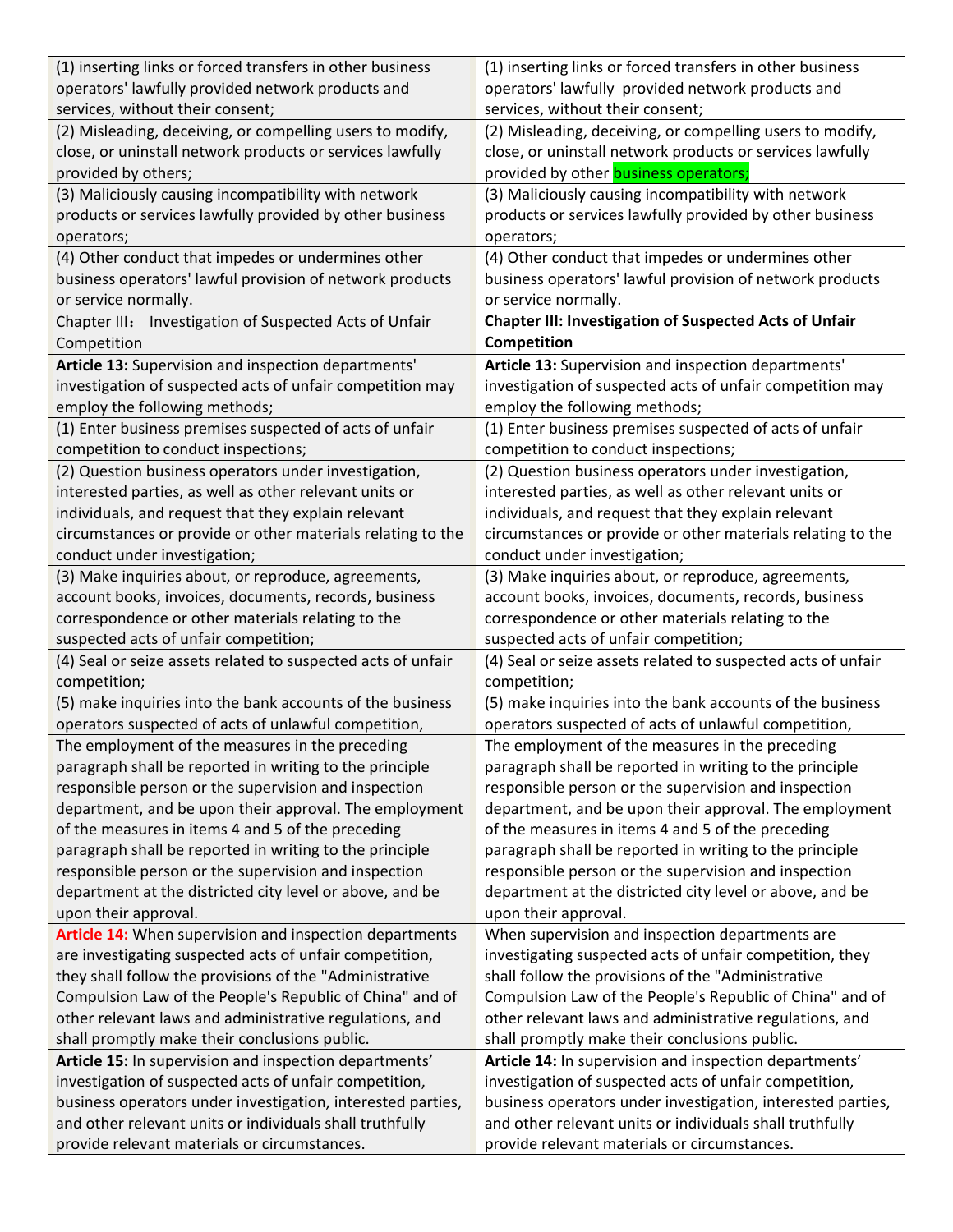|                                                               | Article 15: The supervision and inspection departments,            |
|---------------------------------------------------------------|--------------------------------------------------------------------|
|                                                               | and their staff members, have the duty to keep                     |
|                                                               | confidential the commercial secrets learned of during the          |
|                                                               | investigation.                                                     |
| Article 16: All units or individuals have the right to report | Article 16: All units or individuals have the right to report      |
| suspected acts of unfair competition to the supervision       | suspected acts of unfair competition to the supervision            |
| and inspection departments, and the supervision and           | and inspection departments, and the supervision and                |
| inspection departments shall promptly handle the reports      | inspection departments shall promptly handle the reports           |
| it receives in accordance with law.                           | it receives in accordance with law.                                |
| Supervision and inspection departments shall publicly         | Supervision and inspection departments shall publicly              |
| release the phone numbers, mailboxes, or email addresses      | release the phone numbers, mailboxes, or email addresses           |
| for accepting and handling reports, and preserve the          | for accepting and handling reports, and preserve the               |
| confidentiality of those making reports. Where reports are    | confidentiality of those making reports. Where reports are         |
| made in ones real name and provide relevant facts and         | made in ones real name and provide relevant facts and              |
| evidence, the supervision and inspection departments          | evidence, the supervision and inspection departments               |
| shall inform the reporter of the outcome of the handling.     | shall inform the reporter of the outcome of the handling.          |
| Chapter IV: Legal Responsibility                              | <b>Chapter IV: Legal Responsibility</b>                            |
| Article 17: Where business operators violate this Law and     | Article 17: Where business operators violate this Law and          |
| cause damages to others, they shall bear civil responsibility | cause damages to others, they shall bear civil responsibility      |
| in accordance with law.                                       | in accordance with law.                                            |
| Where business operators' lawful rights and interests are     | Where business operators' lawful rights and interests are          |
| harmed by acts of unfair competition, they may file           | harmed by acts of unfair competition, they may file                |
| lawsuits in the people's courts.                              | lawsuits in the people's courts.                                   |
| The amount of compensation for business operators who         | The amount of compensation for business operators who              |
| have been harmed by acts of unfair competition is             | have been harmed by acts of unfair competition is                  |
| determined on the basis of the actual losses they suffered    | determined on the basis of the actual losses they suffered         |
| as a result of the violation of their rights; and where the   | as a result of the violation of their rights; and where the        |
| actual losses are hard to calculate, compensation is          | actual losses are hard to calculate, compensation is               |
| determined on the basis of the benefit received by the        | determined on the basis of the benefit received by the             |
| infringers as a result of the infringement. The amount of     | infringers as a result of the infringement. The amount of          |
| compensation shall also include reasonable expenses paid      | compensation shall also include reasonable expenses paid           |
| by business operators in stopping the infringing conduct.     | by business operators in stopping the infringing conduct.          |
| Where business operators violate articles 6 or 9 of this      | Where business operators violate articles 6 or 9 of this           |
| Law, and the losses suffered by the rights holder and the     | Law, and the losses suffered by the rights holder and the          |
| benefit gained by infringer are both difficult to determine,  | benefit gained by infringer are both difficult to determine,       |
| the people's courts are to make judgement for                 | the people's courts are to make judgement for                      |
| compensation of up to 3,000,000 RMB on the basis of the       | compensation of up to 3,000,000 RMB on the basis of the            |
| circumstances of the infringement.                            | circumstances of the infringement.                                 |
| Article 18: Where business operators violate Article 6 of     | Article 18: Where business operators violate Article 6 of          |
| this law by engaging in confusing conduct, the supervision    | this law by <b>carrying out</b> confusing conduct, the supervision |
| and inspection departments shall order them to cease the      | and inspection departments shall order them to cease the           |
| unlawful acts, and confiscate the unlawful goods. Where       | unlawful acts, and confiscate the unlawful goods. Where            |
| the illegal business revenue is above 50,000 RMB, a           | the illegal business revenue is above 50,000 RMB, a                |
| concurrent fine of less than five times the amount of illegal | concurrent fine of less than five times the amount of illegal      |
| business revenue may be imposed; where there is no            | business revenue may be imposed; where there is no                 |
| illegal business revenue or the illegal business revenue is   | illegal business revenue or the illegal business revenue is        |
| less than 50,000 RMB, a concurrent fine of less than          | less than 50,000 RMB, a concurrent fine of less than               |
| 250,000 RMB may be imposed. Where the circumstances           | 250,000 RMB may be imposed. Where the circumstances                |
| are serious, business licenses are to be revoked.             | are serious, business licenses are to be revoked.                  |
| Where the registered names of business operators'             | Where the registered names of business operators'                  |
| enterprises violate the provisions of Article 6 of this Law,  | enterprises violate the provisions of Article 6 of this Law,       |
| the supervision and inspection departments shall also         | formalities to change registered name shall be promptly            |
| order them to apply to change their registered name           | completed; and prior to the name being changed, the                |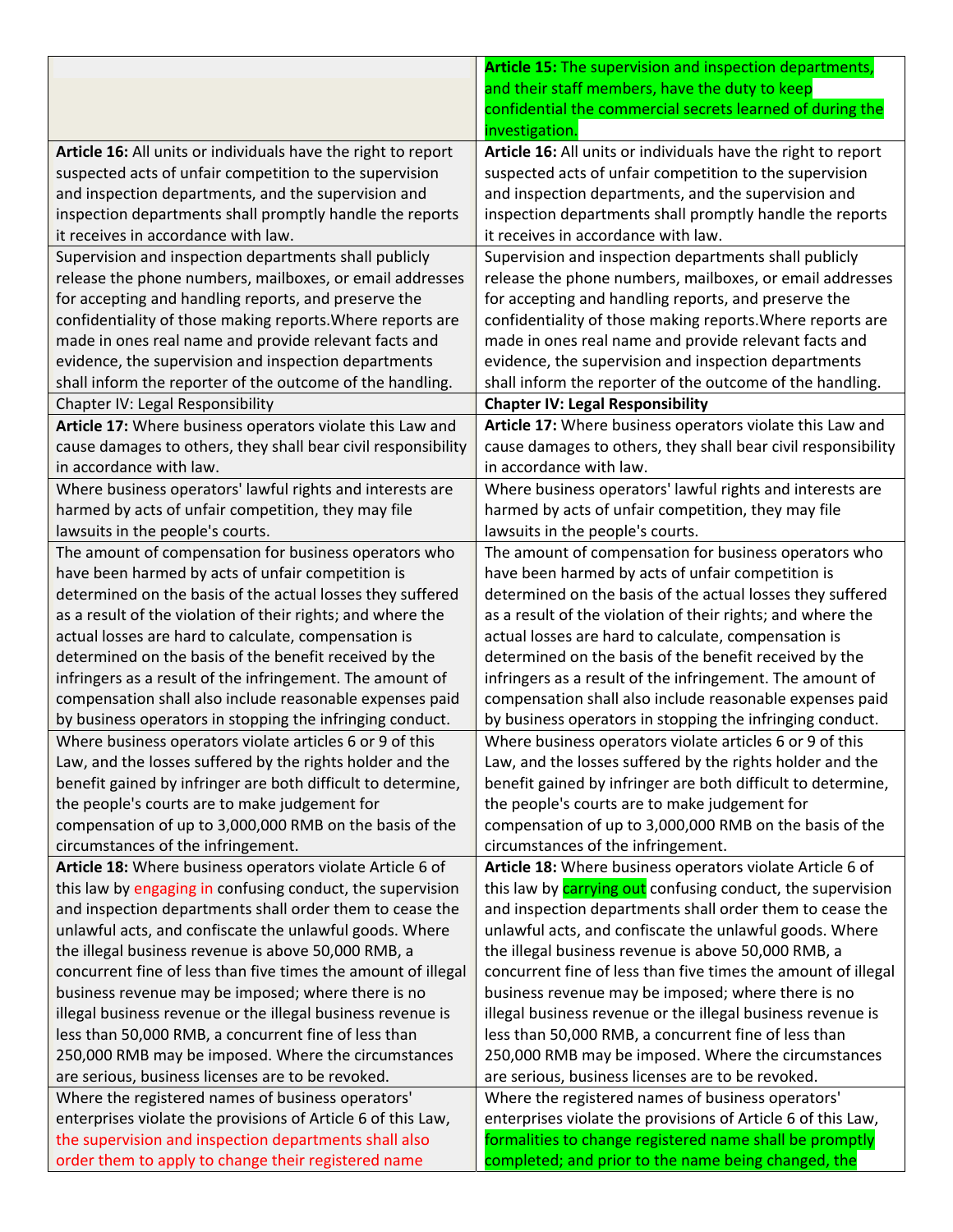| credit number in place of the name.<br>registration is not submitted before that period is<br>completed, the organ that originally registered the<br>enterprise shall delete its name from the public notice<br>system for enterprise credit information, and replace its<br>name with its unified social credit number, and list that<br>business operator in the directory or irregular businesses.<br>Article 19: Where business operators bribe others but it<br>Article 19: Where business operators bribe others, the<br>does not constitute a crime, the supervision and inspection<br>supervision and inspection departments are to confiscate<br>departments are to confiscate illegal income and give a<br>illegal income and give a fine of between 100,000 and<br>fine of between 100,000 and 3,000,000 RMB. Where the<br>3,000,000 RMB. Where the circumstances are serious,<br>circumstances are serious, business licenses are to be<br>business licenses are to be revoked.<br>revoked.<br>Article 20: Where business operators violate article 8 of<br>Article 20: Where business operators violate article 8 of<br>this law with commercial promotions that are false or<br>this law with commercial promotions that are false or<br>misleading, or by helping other business operators conduct<br>misleading, the supervision and inspection departments<br>shall order them to cease the unlawful acts, and impose a<br>false misleading commercial promotions by conducting<br>fake transactions, the supervision and inspection<br>fine of between 200,000 and 1,000,000 RMB; where the<br>circumstances are serious, a fine of between 1,000,000<br>departments shall order them to cease the unlawful acts,<br>and 2,000,000 RMB is imposed, and business licenses may<br>and impose a fine of between 200,000 and 1,000,000<br>be revoked.<br>RMB; where the circumstances are serious, a fine of<br>between 1,000,000 and 2,000,000 RMB is imposed, and<br>business licenses may be revoked.<br>Where business operators violate the provisions of Article<br>Where business operators violate the provisions of Article<br>8 of this Law and it is false advertising, punishment is in<br>8 of this Law and it is false advertising, punishment is in<br>accordance with the provisions of the "Advertising Law of<br>accordance with the provisions of the "Advertising Law of<br>the People's Republic of China."<br>the People's Republic of China."<br>Article 21: Where business operators bribe other or accept<br>Article 21: Where business operators bribe other or accept<br>bribes in violation of the provisions of Article 9 of this Law<br>bribes in violation of the provisions of Article 9 of this Law<br>by infringing on commercial secrets, but a crime is not<br>by infringing on commercial secrets, the supervision and<br>constituted, the supervision and inspection department<br>inspection department shall order them to cease the<br>shall order them to cease the unlawful acts and shall<br>unlawful acts and shall impose a fine between 100,000 and<br>impose a fine between 100,000 and 500,000 RMB; where<br>500,000 RMB; where the circumstances are serious,<br>impose a fine between 500,000 and 3,000,000 RMB.<br>the circumstances are serious, impose a fine between<br>500,000 and 3,000,000 RMB.<br>Article 22: Where business operators conduct prize<br>Article 22: Where business operators conduct prize<br>promotions in violation of the provisions of Article 10 of<br>promotions in violation of the provisions of Article 10 of<br>this Law, the supervision and inspection departments shall<br>this Law, the supervision and inspection departments shall<br>order them to cease the unlawful acts and shall impose a<br>order them to cease the unlawful acts and shall impose a<br>fine between 50,000 and 500,000 RMB.<br>fine between 50,000 and 500,000 RMB.<br>Article 23: Where business operators harm competitors'<br>Article 23: Where business operators harms others'<br>commercial reputation, or that of their goods, in violation<br>commercial reputation, or that of their goods, in violation<br>of the provisions of Article 11 of this Law, the supervision<br>of the provisions of Article 11 of this Law, the supervision<br>and inspection department shall order them to cease the<br>and inspection department shall order them to cease the<br>unlawful acts and shall impose a fine between 100,000 and<br>unlawful acts and shall impose a fine between 100,000 and<br>500,000 RMB; where the circumstances are serious,<br>500,000 RMB; where the circumstances are serious,<br>impose a fine between 500,000 and 3,000,000 RMB.<br>impose a fine between 500,000 and 3,000,000 RMB.<br>Article 24: Where business operators violate Article 12 of<br>Article 24: Where business operators violate Article 12 of<br>this Law by impeding or undermining other business<br>this Law by impeding or undermining other business | within one month; where an application for change of | organ of original registration is to use the uniform social |
|---------------------------------------------------------------------------------------------------------------------------------------------------------------------------------------------------------------------------------------------------------------------------------------------------------------------------------------------------------------------------------------------------------------------------------------------------------------------------------------------------------------------------------------------------------------------------------------------------------------------------------------------------------------------------------------------------------------------------------------------------------------------------------------------------------------------------------------------------------------------------------------------------------------------------------------------------------------------------------------------------------------------------------------------------------------------------------------------------------------------------------------------------------------------------------------------------------------------------------------------------------------------------------------------------------------------------------------------------------------------------------------------------------------------------------------------------------------------------------------------------------------------------------------------------------------------------------------------------------------------------------------------------------------------------------------------------------------------------------------------------------------------------------------------------------------------------------------------------------------------------------------------------------------------------------------------------------------------------------------------------------------------------------------------------------------------------------------------------------------------------------------------------------------------------------------------------------------------------------------------------------------------------------------------------------------------------------------------------------------------------------------------------------------------------------------------------------------------------------------------------------------------------------------------------------------------------------------------------------------------------------------------------------------------------------------------------------------------------------------------------------------------------------------------------------------------------------------------------------------------------------------------------------------------------------------------------------------------------------------------------------------------------------------------------------------------------------------------------------------------------------------------------------------------------------------------------------------------------------------------------------------------------------------------------------------------------------------------------------------------------------------------------------------------------------------------------------------------------------------------------------------------------------------------------------------------------------------------------------------------------------------------------------------------------------------------------------------------------------------------------------------------------------------------------------------------------------------------------------------------------------------------------------------------------------------------------------------------------------------------------------------------------------------------------------------------------------------------------------------------------------------------------------------------------------------------------------------------------------------------------------------------------------------------------------------------------------------------------------------------------------------------------------------------------------------------------------------------------------------------------------------------------------------------------------------------------------------------------------------------------------------------------------------------------------------------------------------------------------------------------------------------------------------------------------------------------------------------------------------------------------------------------------------------------------------------------------------------------------------------------------------------------------------------|------------------------------------------------------|-------------------------------------------------------------|
|                                                                                                                                                                                                                                                                                                                                                                                                                                                                                                                                                                                                                                                                                                                                                                                                                                                                                                                                                                                                                                                                                                                                                                                                                                                                                                                                                                                                                                                                                                                                                                                                                                                                                                                                                                                                                                                                                                                                                                                                                                                                                                                                                                                                                                                                                                                                                                                                                                                                                                                                                                                                                                                                                                                                                                                                                                                                                                                                                                                                                                                                                                                                                                                                                                                                                                                                                                                                                                                                                                                                                                                                                                                                                                                                                                                                                                                                                                                                                                                                                                                                                                                                                                                                                                                                                                                                                                                                                                                                                                                                                                                                                                                                                                                                                                                                                                                                                                                                                                                                                                             |                                                      |                                                             |
|                                                                                                                                                                                                                                                                                                                                                                                                                                                                                                                                                                                                                                                                                                                                                                                                                                                                                                                                                                                                                                                                                                                                                                                                                                                                                                                                                                                                                                                                                                                                                                                                                                                                                                                                                                                                                                                                                                                                                                                                                                                                                                                                                                                                                                                                                                                                                                                                                                                                                                                                                                                                                                                                                                                                                                                                                                                                                                                                                                                                                                                                                                                                                                                                                                                                                                                                                                                                                                                                                                                                                                                                                                                                                                                                                                                                                                                                                                                                                                                                                                                                                                                                                                                                                                                                                                                                                                                                                                                                                                                                                                                                                                                                                                                                                                                                                                                                                                                                                                                                                                             |                                                      |                                                             |
|                                                                                                                                                                                                                                                                                                                                                                                                                                                                                                                                                                                                                                                                                                                                                                                                                                                                                                                                                                                                                                                                                                                                                                                                                                                                                                                                                                                                                                                                                                                                                                                                                                                                                                                                                                                                                                                                                                                                                                                                                                                                                                                                                                                                                                                                                                                                                                                                                                                                                                                                                                                                                                                                                                                                                                                                                                                                                                                                                                                                                                                                                                                                                                                                                                                                                                                                                                                                                                                                                                                                                                                                                                                                                                                                                                                                                                                                                                                                                                                                                                                                                                                                                                                                                                                                                                                                                                                                                                                                                                                                                                                                                                                                                                                                                                                                                                                                                                                                                                                                                                             |                                                      |                                                             |
|                                                                                                                                                                                                                                                                                                                                                                                                                                                                                                                                                                                                                                                                                                                                                                                                                                                                                                                                                                                                                                                                                                                                                                                                                                                                                                                                                                                                                                                                                                                                                                                                                                                                                                                                                                                                                                                                                                                                                                                                                                                                                                                                                                                                                                                                                                                                                                                                                                                                                                                                                                                                                                                                                                                                                                                                                                                                                                                                                                                                                                                                                                                                                                                                                                                                                                                                                                                                                                                                                                                                                                                                                                                                                                                                                                                                                                                                                                                                                                                                                                                                                                                                                                                                                                                                                                                                                                                                                                                                                                                                                                                                                                                                                                                                                                                                                                                                                                                                                                                                                                             |                                                      |                                                             |
|                                                                                                                                                                                                                                                                                                                                                                                                                                                                                                                                                                                                                                                                                                                                                                                                                                                                                                                                                                                                                                                                                                                                                                                                                                                                                                                                                                                                                                                                                                                                                                                                                                                                                                                                                                                                                                                                                                                                                                                                                                                                                                                                                                                                                                                                                                                                                                                                                                                                                                                                                                                                                                                                                                                                                                                                                                                                                                                                                                                                                                                                                                                                                                                                                                                                                                                                                                                                                                                                                                                                                                                                                                                                                                                                                                                                                                                                                                                                                                                                                                                                                                                                                                                                                                                                                                                                                                                                                                                                                                                                                                                                                                                                                                                                                                                                                                                                                                                                                                                                                                             |                                                      |                                                             |
|                                                                                                                                                                                                                                                                                                                                                                                                                                                                                                                                                                                                                                                                                                                                                                                                                                                                                                                                                                                                                                                                                                                                                                                                                                                                                                                                                                                                                                                                                                                                                                                                                                                                                                                                                                                                                                                                                                                                                                                                                                                                                                                                                                                                                                                                                                                                                                                                                                                                                                                                                                                                                                                                                                                                                                                                                                                                                                                                                                                                                                                                                                                                                                                                                                                                                                                                                                                                                                                                                                                                                                                                                                                                                                                                                                                                                                                                                                                                                                                                                                                                                                                                                                                                                                                                                                                                                                                                                                                                                                                                                                                                                                                                                                                                                                                                                                                                                                                                                                                                                                             |                                                      |                                                             |
|                                                                                                                                                                                                                                                                                                                                                                                                                                                                                                                                                                                                                                                                                                                                                                                                                                                                                                                                                                                                                                                                                                                                                                                                                                                                                                                                                                                                                                                                                                                                                                                                                                                                                                                                                                                                                                                                                                                                                                                                                                                                                                                                                                                                                                                                                                                                                                                                                                                                                                                                                                                                                                                                                                                                                                                                                                                                                                                                                                                                                                                                                                                                                                                                                                                                                                                                                                                                                                                                                                                                                                                                                                                                                                                                                                                                                                                                                                                                                                                                                                                                                                                                                                                                                                                                                                                                                                                                                                                                                                                                                                                                                                                                                                                                                                                                                                                                                                                                                                                                                                             |                                                      |                                                             |
|                                                                                                                                                                                                                                                                                                                                                                                                                                                                                                                                                                                                                                                                                                                                                                                                                                                                                                                                                                                                                                                                                                                                                                                                                                                                                                                                                                                                                                                                                                                                                                                                                                                                                                                                                                                                                                                                                                                                                                                                                                                                                                                                                                                                                                                                                                                                                                                                                                                                                                                                                                                                                                                                                                                                                                                                                                                                                                                                                                                                                                                                                                                                                                                                                                                                                                                                                                                                                                                                                                                                                                                                                                                                                                                                                                                                                                                                                                                                                                                                                                                                                                                                                                                                                                                                                                                                                                                                                                                                                                                                                                                                                                                                                                                                                                                                                                                                                                                                                                                                                                             |                                                      |                                                             |
|                                                                                                                                                                                                                                                                                                                                                                                                                                                                                                                                                                                                                                                                                                                                                                                                                                                                                                                                                                                                                                                                                                                                                                                                                                                                                                                                                                                                                                                                                                                                                                                                                                                                                                                                                                                                                                                                                                                                                                                                                                                                                                                                                                                                                                                                                                                                                                                                                                                                                                                                                                                                                                                                                                                                                                                                                                                                                                                                                                                                                                                                                                                                                                                                                                                                                                                                                                                                                                                                                                                                                                                                                                                                                                                                                                                                                                                                                                                                                                                                                                                                                                                                                                                                                                                                                                                                                                                                                                                                                                                                                                                                                                                                                                                                                                                                                                                                                                                                                                                                                                             |                                                      |                                                             |
|                                                                                                                                                                                                                                                                                                                                                                                                                                                                                                                                                                                                                                                                                                                                                                                                                                                                                                                                                                                                                                                                                                                                                                                                                                                                                                                                                                                                                                                                                                                                                                                                                                                                                                                                                                                                                                                                                                                                                                                                                                                                                                                                                                                                                                                                                                                                                                                                                                                                                                                                                                                                                                                                                                                                                                                                                                                                                                                                                                                                                                                                                                                                                                                                                                                                                                                                                                                                                                                                                                                                                                                                                                                                                                                                                                                                                                                                                                                                                                                                                                                                                                                                                                                                                                                                                                                                                                                                                                                                                                                                                                                                                                                                                                                                                                                                                                                                                                                                                                                                                                             |                                                      |                                                             |
|                                                                                                                                                                                                                                                                                                                                                                                                                                                                                                                                                                                                                                                                                                                                                                                                                                                                                                                                                                                                                                                                                                                                                                                                                                                                                                                                                                                                                                                                                                                                                                                                                                                                                                                                                                                                                                                                                                                                                                                                                                                                                                                                                                                                                                                                                                                                                                                                                                                                                                                                                                                                                                                                                                                                                                                                                                                                                                                                                                                                                                                                                                                                                                                                                                                                                                                                                                                                                                                                                                                                                                                                                                                                                                                                                                                                                                                                                                                                                                                                                                                                                                                                                                                                                                                                                                                                                                                                                                                                                                                                                                                                                                                                                                                                                                                                                                                                                                                                                                                                                                             |                                                      |                                                             |
|                                                                                                                                                                                                                                                                                                                                                                                                                                                                                                                                                                                                                                                                                                                                                                                                                                                                                                                                                                                                                                                                                                                                                                                                                                                                                                                                                                                                                                                                                                                                                                                                                                                                                                                                                                                                                                                                                                                                                                                                                                                                                                                                                                                                                                                                                                                                                                                                                                                                                                                                                                                                                                                                                                                                                                                                                                                                                                                                                                                                                                                                                                                                                                                                                                                                                                                                                                                                                                                                                                                                                                                                                                                                                                                                                                                                                                                                                                                                                                                                                                                                                                                                                                                                                                                                                                                                                                                                                                                                                                                                                                                                                                                                                                                                                                                                                                                                                                                                                                                                                                             |                                                      |                                                             |
|                                                                                                                                                                                                                                                                                                                                                                                                                                                                                                                                                                                                                                                                                                                                                                                                                                                                                                                                                                                                                                                                                                                                                                                                                                                                                                                                                                                                                                                                                                                                                                                                                                                                                                                                                                                                                                                                                                                                                                                                                                                                                                                                                                                                                                                                                                                                                                                                                                                                                                                                                                                                                                                                                                                                                                                                                                                                                                                                                                                                                                                                                                                                                                                                                                                                                                                                                                                                                                                                                                                                                                                                                                                                                                                                                                                                                                                                                                                                                                                                                                                                                                                                                                                                                                                                                                                                                                                                                                                                                                                                                                                                                                                                                                                                                                                                                                                                                                                                                                                                                                             |                                                      |                                                             |
|                                                                                                                                                                                                                                                                                                                                                                                                                                                                                                                                                                                                                                                                                                                                                                                                                                                                                                                                                                                                                                                                                                                                                                                                                                                                                                                                                                                                                                                                                                                                                                                                                                                                                                                                                                                                                                                                                                                                                                                                                                                                                                                                                                                                                                                                                                                                                                                                                                                                                                                                                                                                                                                                                                                                                                                                                                                                                                                                                                                                                                                                                                                                                                                                                                                                                                                                                                                                                                                                                                                                                                                                                                                                                                                                                                                                                                                                                                                                                                                                                                                                                                                                                                                                                                                                                                                                                                                                                                                                                                                                                                                                                                                                                                                                                                                                                                                                                                                                                                                                                                             |                                                      |                                                             |
|                                                                                                                                                                                                                                                                                                                                                                                                                                                                                                                                                                                                                                                                                                                                                                                                                                                                                                                                                                                                                                                                                                                                                                                                                                                                                                                                                                                                                                                                                                                                                                                                                                                                                                                                                                                                                                                                                                                                                                                                                                                                                                                                                                                                                                                                                                                                                                                                                                                                                                                                                                                                                                                                                                                                                                                                                                                                                                                                                                                                                                                                                                                                                                                                                                                                                                                                                                                                                                                                                                                                                                                                                                                                                                                                                                                                                                                                                                                                                                                                                                                                                                                                                                                                                                                                                                                                                                                                                                                                                                                                                                                                                                                                                                                                                                                                                                                                                                                                                                                                                                             |                                                      |                                                             |
|                                                                                                                                                                                                                                                                                                                                                                                                                                                                                                                                                                                                                                                                                                                                                                                                                                                                                                                                                                                                                                                                                                                                                                                                                                                                                                                                                                                                                                                                                                                                                                                                                                                                                                                                                                                                                                                                                                                                                                                                                                                                                                                                                                                                                                                                                                                                                                                                                                                                                                                                                                                                                                                                                                                                                                                                                                                                                                                                                                                                                                                                                                                                                                                                                                                                                                                                                                                                                                                                                                                                                                                                                                                                                                                                                                                                                                                                                                                                                                                                                                                                                                                                                                                                                                                                                                                                                                                                                                                                                                                                                                                                                                                                                                                                                                                                                                                                                                                                                                                                                                             |                                                      |                                                             |
|                                                                                                                                                                                                                                                                                                                                                                                                                                                                                                                                                                                                                                                                                                                                                                                                                                                                                                                                                                                                                                                                                                                                                                                                                                                                                                                                                                                                                                                                                                                                                                                                                                                                                                                                                                                                                                                                                                                                                                                                                                                                                                                                                                                                                                                                                                                                                                                                                                                                                                                                                                                                                                                                                                                                                                                                                                                                                                                                                                                                                                                                                                                                                                                                                                                                                                                                                                                                                                                                                                                                                                                                                                                                                                                                                                                                                                                                                                                                                                                                                                                                                                                                                                                                                                                                                                                                                                                                                                                                                                                                                                                                                                                                                                                                                                                                                                                                                                                                                                                                                                             |                                                      |                                                             |
|                                                                                                                                                                                                                                                                                                                                                                                                                                                                                                                                                                                                                                                                                                                                                                                                                                                                                                                                                                                                                                                                                                                                                                                                                                                                                                                                                                                                                                                                                                                                                                                                                                                                                                                                                                                                                                                                                                                                                                                                                                                                                                                                                                                                                                                                                                                                                                                                                                                                                                                                                                                                                                                                                                                                                                                                                                                                                                                                                                                                                                                                                                                                                                                                                                                                                                                                                                                                                                                                                                                                                                                                                                                                                                                                                                                                                                                                                                                                                                                                                                                                                                                                                                                                                                                                                                                                                                                                                                                                                                                                                                                                                                                                                                                                                                                                                                                                                                                                                                                                                                             |                                                      |                                                             |
|                                                                                                                                                                                                                                                                                                                                                                                                                                                                                                                                                                                                                                                                                                                                                                                                                                                                                                                                                                                                                                                                                                                                                                                                                                                                                                                                                                                                                                                                                                                                                                                                                                                                                                                                                                                                                                                                                                                                                                                                                                                                                                                                                                                                                                                                                                                                                                                                                                                                                                                                                                                                                                                                                                                                                                                                                                                                                                                                                                                                                                                                                                                                                                                                                                                                                                                                                                                                                                                                                                                                                                                                                                                                                                                                                                                                                                                                                                                                                                                                                                                                                                                                                                                                                                                                                                                                                                                                                                                                                                                                                                                                                                                                                                                                                                                                                                                                                                                                                                                                                                             |                                                      |                                                             |
|                                                                                                                                                                                                                                                                                                                                                                                                                                                                                                                                                                                                                                                                                                                                                                                                                                                                                                                                                                                                                                                                                                                                                                                                                                                                                                                                                                                                                                                                                                                                                                                                                                                                                                                                                                                                                                                                                                                                                                                                                                                                                                                                                                                                                                                                                                                                                                                                                                                                                                                                                                                                                                                                                                                                                                                                                                                                                                                                                                                                                                                                                                                                                                                                                                                                                                                                                                                                                                                                                                                                                                                                                                                                                                                                                                                                                                                                                                                                                                                                                                                                                                                                                                                                                                                                                                                                                                                                                                                                                                                                                                                                                                                                                                                                                                                                                                                                                                                                                                                                                                             |                                                      |                                                             |
|                                                                                                                                                                                                                                                                                                                                                                                                                                                                                                                                                                                                                                                                                                                                                                                                                                                                                                                                                                                                                                                                                                                                                                                                                                                                                                                                                                                                                                                                                                                                                                                                                                                                                                                                                                                                                                                                                                                                                                                                                                                                                                                                                                                                                                                                                                                                                                                                                                                                                                                                                                                                                                                                                                                                                                                                                                                                                                                                                                                                                                                                                                                                                                                                                                                                                                                                                                                                                                                                                                                                                                                                                                                                                                                                                                                                                                                                                                                                                                                                                                                                                                                                                                                                                                                                                                                                                                                                                                                                                                                                                                                                                                                                                                                                                                                                                                                                                                                                                                                                                                             |                                                      |                                                             |
|                                                                                                                                                                                                                                                                                                                                                                                                                                                                                                                                                                                                                                                                                                                                                                                                                                                                                                                                                                                                                                                                                                                                                                                                                                                                                                                                                                                                                                                                                                                                                                                                                                                                                                                                                                                                                                                                                                                                                                                                                                                                                                                                                                                                                                                                                                                                                                                                                                                                                                                                                                                                                                                                                                                                                                                                                                                                                                                                                                                                                                                                                                                                                                                                                                                                                                                                                                                                                                                                                                                                                                                                                                                                                                                                                                                                                                                                                                                                                                                                                                                                                                                                                                                                                                                                                                                                                                                                                                                                                                                                                                                                                                                                                                                                                                                                                                                                                                                                                                                                                                             |                                                      |                                                             |
|                                                                                                                                                                                                                                                                                                                                                                                                                                                                                                                                                                                                                                                                                                                                                                                                                                                                                                                                                                                                                                                                                                                                                                                                                                                                                                                                                                                                                                                                                                                                                                                                                                                                                                                                                                                                                                                                                                                                                                                                                                                                                                                                                                                                                                                                                                                                                                                                                                                                                                                                                                                                                                                                                                                                                                                                                                                                                                                                                                                                                                                                                                                                                                                                                                                                                                                                                                                                                                                                                                                                                                                                                                                                                                                                                                                                                                                                                                                                                                                                                                                                                                                                                                                                                                                                                                                                                                                                                                                                                                                                                                                                                                                                                                                                                                                                                                                                                                                                                                                                                                             |                                                      |                                                             |
|                                                                                                                                                                                                                                                                                                                                                                                                                                                                                                                                                                                                                                                                                                                                                                                                                                                                                                                                                                                                                                                                                                                                                                                                                                                                                                                                                                                                                                                                                                                                                                                                                                                                                                                                                                                                                                                                                                                                                                                                                                                                                                                                                                                                                                                                                                                                                                                                                                                                                                                                                                                                                                                                                                                                                                                                                                                                                                                                                                                                                                                                                                                                                                                                                                                                                                                                                                                                                                                                                                                                                                                                                                                                                                                                                                                                                                                                                                                                                                                                                                                                                                                                                                                                                                                                                                                                                                                                                                                                                                                                                                                                                                                                                                                                                                                                                                                                                                                                                                                                                                             |                                                      |                                                             |
|                                                                                                                                                                                                                                                                                                                                                                                                                                                                                                                                                                                                                                                                                                                                                                                                                                                                                                                                                                                                                                                                                                                                                                                                                                                                                                                                                                                                                                                                                                                                                                                                                                                                                                                                                                                                                                                                                                                                                                                                                                                                                                                                                                                                                                                                                                                                                                                                                                                                                                                                                                                                                                                                                                                                                                                                                                                                                                                                                                                                                                                                                                                                                                                                                                                                                                                                                                                                                                                                                                                                                                                                                                                                                                                                                                                                                                                                                                                                                                                                                                                                                                                                                                                                                                                                                                                                                                                                                                                                                                                                                                                                                                                                                                                                                                                                                                                                                                                                                                                                                                             |                                                      |                                                             |
|                                                                                                                                                                                                                                                                                                                                                                                                                                                                                                                                                                                                                                                                                                                                                                                                                                                                                                                                                                                                                                                                                                                                                                                                                                                                                                                                                                                                                                                                                                                                                                                                                                                                                                                                                                                                                                                                                                                                                                                                                                                                                                                                                                                                                                                                                                                                                                                                                                                                                                                                                                                                                                                                                                                                                                                                                                                                                                                                                                                                                                                                                                                                                                                                                                                                                                                                                                                                                                                                                                                                                                                                                                                                                                                                                                                                                                                                                                                                                                                                                                                                                                                                                                                                                                                                                                                                                                                                                                                                                                                                                                                                                                                                                                                                                                                                                                                                                                                                                                                                                                             |                                                      |                                                             |
|                                                                                                                                                                                                                                                                                                                                                                                                                                                                                                                                                                                                                                                                                                                                                                                                                                                                                                                                                                                                                                                                                                                                                                                                                                                                                                                                                                                                                                                                                                                                                                                                                                                                                                                                                                                                                                                                                                                                                                                                                                                                                                                                                                                                                                                                                                                                                                                                                                                                                                                                                                                                                                                                                                                                                                                                                                                                                                                                                                                                                                                                                                                                                                                                                                                                                                                                                                                                                                                                                                                                                                                                                                                                                                                                                                                                                                                                                                                                                                                                                                                                                                                                                                                                                                                                                                                                                                                                                                                                                                                                                                                                                                                                                                                                                                                                                                                                                                                                                                                                                                             |                                                      |                                                             |
|                                                                                                                                                                                                                                                                                                                                                                                                                                                                                                                                                                                                                                                                                                                                                                                                                                                                                                                                                                                                                                                                                                                                                                                                                                                                                                                                                                                                                                                                                                                                                                                                                                                                                                                                                                                                                                                                                                                                                                                                                                                                                                                                                                                                                                                                                                                                                                                                                                                                                                                                                                                                                                                                                                                                                                                                                                                                                                                                                                                                                                                                                                                                                                                                                                                                                                                                                                                                                                                                                                                                                                                                                                                                                                                                                                                                                                                                                                                                                                                                                                                                                                                                                                                                                                                                                                                                                                                                                                                                                                                                                                                                                                                                                                                                                                                                                                                                                                                                                                                                                                             |                                                      |                                                             |
|                                                                                                                                                                                                                                                                                                                                                                                                                                                                                                                                                                                                                                                                                                                                                                                                                                                                                                                                                                                                                                                                                                                                                                                                                                                                                                                                                                                                                                                                                                                                                                                                                                                                                                                                                                                                                                                                                                                                                                                                                                                                                                                                                                                                                                                                                                                                                                                                                                                                                                                                                                                                                                                                                                                                                                                                                                                                                                                                                                                                                                                                                                                                                                                                                                                                                                                                                                                                                                                                                                                                                                                                                                                                                                                                                                                                                                                                                                                                                                                                                                                                                                                                                                                                                                                                                                                                                                                                                                                                                                                                                                                                                                                                                                                                                                                                                                                                                                                                                                                                                                             |                                                      |                                                             |
|                                                                                                                                                                                                                                                                                                                                                                                                                                                                                                                                                                                                                                                                                                                                                                                                                                                                                                                                                                                                                                                                                                                                                                                                                                                                                                                                                                                                                                                                                                                                                                                                                                                                                                                                                                                                                                                                                                                                                                                                                                                                                                                                                                                                                                                                                                                                                                                                                                                                                                                                                                                                                                                                                                                                                                                                                                                                                                                                                                                                                                                                                                                                                                                                                                                                                                                                                                                                                                                                                                                                                                                                                                                                                                                                                                                                                                                                                                                                                                                                                                                                                                                                                                                                                                                                                                                                                                                                                                                                                                                                                                                                                                                                                                                                                                                                                                                                                                                                                                                                                                             |                                                      |                                                             |
|                                                                                                                                                                                                                                                                                                                                                                                                                                                                                                                                                                                                                                                                                                                                                                                                                                                                                                                                                                                                                                                                                                                                                                                                                                                                                                                                                                                                                                                                                                                                                                                                                                                                                                                                                                                                                                                                                                                                                                                                                                                                                                                                                                                                                                                                                                                                                                                                                                                                                                                                                                                                                                                                                                                                                                                                                                                                                                                                                                                                                                                                                                                                                                                                                                                                                                                                                                                                                                                                                                                                                                                                                                                                                                                                                                                                                                                                                                                                                                                                                                                                                                                                                                                                                                                                                                                                                                                                                                                                                                                                                                                                                                                                                                                                                                                                                                                                                                                                                                                                                                             |                                                      |                                                             |
|                                                                                                                                                                                                                                                                                                                                                                                                                                                                                                                                                                                                                                                                                                                                                                                                                                                                                                                                                                                                                                                                                                                                                                                                                                                                                                                                                                                                                                                                                                                                                                                                                                                                                                                                                                                                                                                                                                                                                                                                                                                                                                                                                                                                                                                                                                                                                                                                                                                                                                                                                                                                                                                                                                                                                                                                                                                                                                                                                                                                                                                                                                                                                                                                                                                                                                                                                                                                                                                                                                                                                                                                                                                                                                                                                                                                                                                                                                                                                                                                                                                                                                                                                                                                                                                                                                                                                                                                                                                                                                                                                                                                                                                                                                                                                                                                                                                                                                                                                                                                                                             |                                                      |                                                             |
|                                                                                                                                                                                                                                                                                                                                                                                                                                                                                                                                                                                                                                                                                                                                                                                                                                                                                                                                                                                                                                                                                                                                                                                                                                                                                                                                                                                                                                                                                                                                                                                                                                                                                                                                                                                                                                                                                                                                                                                                                                                                                                                                                                                                                                                                                                                                                                                                                                                                                                                                                                                                                                                                                                                                                                                                                                                                                                                                                                                                                                                                                                                                                                                                                                                                                                                                                                                                                                                                                                                                                                                                                                                                                                                                                                                                                                                                                                                                                                                                                                                                                                                                                                                                                                                                                                                                                                                                                                                                                                                                                                                                                                                                                                                                                                                                                                                                                                                                                                                                                                             |                                                      |                                                             |
|                                                                                                                                                                                                                                                                                                                                                                                                                                                                                                                                                                                                                                                                                                                                                                                                                                                                                                                                                                                                                                                                                                                                                                                                                                                                                                                                                                                                                                                                                                                                                                                                                                                                                                                                                                                                                                                                                                                                                                                                                                                                                                                                                                                                                                                                                                                                                                                                                                                                                                                                                                                                                                                                                                                                                                                                                                                                                                                                                                                                                                                                                                                                                                                                                                                                                                                                                                                                                                                                                                                                                                                                                                                                                                                                                                                                                                                                                                                                                                                                                                                                                                                                                                                                                                                                                                                                                                                                                                                                                                                                                                                                                                                                                                                                                                                                                                                                                                                                                                                                                                             |                                                      |                                                             |
|                                                                                                                                                                                                                                                                                                                                                                                                                                                                                                                                                                                                                                                                                                                                                                                                                                                                                                                                                                                                                                                                                                                                                                                                                                                                                                                                                                                                                                                                                                                                                                                                                                                                                                                                                                                                                                                                                                                                                                                                                                                                                                                                                                                                                                                                                                                                                                                                                                                                                                                                                                                                                                                                                                                                                                                                                                                                                                                                                                                                                                                                                                                                                                                                                                                                                                                                                                                                                                                                                                                                                                                                                                                                                                                                                                                                                                                                                                                                                                                                                                                                                                                                                                                                                                                                                                                                                                                                                                                                                                                                                                                                                                                                                                                                                                                                                                                                                                                                                                                                                                             |                                                      |                                                             |
|                                                                                                                                                                                                                                                                                                                                                                                                                                                                                                                                                                                                                                                                                                                                                                                                                                                                                                                                                                                                                                                                                                                                                                                                                                                                                                                                                                                                                                                                                                                                                                                                                                                                                                                                                                                                                                                                                                                                                                                                                                                                                                                                                                                                                                                                                                                                                                                                                                                                                                                                                                                                                                                                                                                                                                                                                                                                                                                                                                                                                                                                                                                                                                                                                                                                                                                                                                                                                                                                                                                                                                                                                                                                                                                                                                                                                                                                                                                                                                                                                                                                                                                                                                                                                                                                                                                                                                                                                                                                                                                                                                                                                                                                                                                                                                                                                                                                                                                                                                                                                                             |                                                      |                                                             |
|                                                                                                                                                                                                                                                                                                                                                                                                                                                                                                                                                                                                                                                                                                                                                                                                                                                                                                                                                                                                                                                                                                                                                                                                                                                                                                                                                                                                                                                                                                                                                                                                                                                                                                                                                                                                                                                                                                                                                                                                                                                                                                                                                                                                                                                                                                                                                                                                                                                                                                                                                                                                                                                                                                                                                                                                                                                                                                                                                                                                                                                                                                                                                                                                                                                                                                                                                                                                                                                                                                                                                                                                                                                                                                                                                                                                                                                                                                                                                                                                                                                                                                                                                                                                                                                                                                                                                                                                                                                                                                                                                                                                                                                                                                                                                                                                                                                                                                                                                                                                                                             |                                                      |                                                             |
|                                                                                                                                                                                                                                                                                                                                                                                                                                                                                                                                                                                                                                                                                                                                                                                                                                                                                                                                                                                                                                                                                                                                                                                                                                                                                                                                                                                                                                                                                                                                                                                                                                                                                                                                                                                                                                                                                                                                                                                                                                                                                                                                                                                                                                                                                                                                                                                                                                                                                                                                                                                                                                                                                                                                                                                                                                                                                                                                                                                                                                                                                                                                                                                                                                                                                                                                                                                                                                                                                                                                                                                                                                                                                                                                                                                                                                                                                                                                                                                                                                                                                                                                                                                                                                                                                                                                                                                                                                                                                                                                                                                                                                                                                                                                                                                                                                                                                                                                                                                                                                             |                                                      |                                                             |
|                                                                                                                                                                                                                                                                                                                                                                                                                                                                                                                                                                                                                                                                                                                                                                                                                                                                                                                                                                                                                                                                                                                                                                                                                                                                                                                                                                                                                                                                                                                                                                                                                                                                                                                                                                                                                                                                                                                                                                                                                                                                                                                                                                                                                                                                                                                                                                                                                                                                                                                                                                                                                                                                                                                                                                                                                                                                                                                                                                                                                                                                                                                                                                                                                                                                                                                                                                                                                                                                                                                                                                                                                                                                                                                                                                                                                                                                                                                                                                                                                                                                                                                                                                                                                                                                                                                                                                                                                                                                                                                                                                                                                                                                                                                                                                                                                                                                                                                                                                                                                                             |                                                      |                                                             |
|                                                                                                                                                                                                                                                                                                                                                                                                                                                                                                                                                                                                                                                                                                                                                                                                                                                                                                                                                                                                                                                                                                                                                                                                                                                                                                                                                                                                                                                                                                                                                                                                                                                                                                                                                                                                                                                                                                                                                                                                                                                                                                                                                                                                                                                                                                                                                                                                                                                                                                                                                                                                                                                                                                                                                                                                                                                                                                                                                                                                                                                                                                                                                                                                                                                                                                                                                                                                                                                                                                                                                                                                                                                                                                                                                                                                                                                                                                                                                                                                                                                                                                                                                                                                                                                                                                                                                                                                                                                                                                                                                                                                                                                                                                                                                                                                                                                                                                                                                                                                                                             |                                                      |                                                             |
|                                                                                                                                                                                                                                                                                                                                                                                                                                                                                                                                                                                                                                                                                                                                                                                                                                                                                                                                                                                                                                                                                                                                                                                                                                                                                                                                                                                                                                                                                                                                                                                                                                                                                                                                                                                                                                                                                                                                                                                                                                                                                                                                                                                                                                                                                                                                                                                                                                                                                                                                                                                                                                                                                                                                                                                                                                                                                                                                                                                                                                                                                                                                                                                                                                                                                                                                                                                                                                                                                                                                                                                                                                                                                                                                                                                                                                                                                                                                                                                                                                                                                                                                                                                                                                                                                                                                                                                                                                                                                                                                                                                                                                                                                                                                                                                                                                                                                                                                                                                                                                             |                                                      |                                                             |
|                                                                                                                                                                                                                                                                                                                                                                                                                                                                                                                                                                                                                                                                                                                                                                                                                                                                                                                                                                                                                                                                                                                                                                                                                                                                                                                                                                                                                                                                                                                                                                                                                                                                                                                                                                                                                                                                                                                                                                                                                                                                                                                                                                                                                                                                                                                                                                                                                                                                                                                                                                                                                                                                                                                                                                                                                                                                                                                                                                                                                                                                                                                                                                                                                                                                                                                                                                                                                                                                                                                                                                                                                                                                                                                                                                                                                                                                                                                                                                                                                                                                                                                                                                                                                                                                                                                                                                                                                                                                                                                                                                                                                                                                                                                                                                                                                                                                                                                                                                                                                                             |                                                      |                                                             |
|                                                                                                                                                                                                                                                                                                                                                                                                                                                                                                                                                                                                                                                                                                                                                                                                                                                                                                                                                                                                                                                                                                                                                                                                                                                                                                                                                                                                                                                                                                                                                                                                                                                                                                                                                                                                                                                                                                                                                                                                                                                                                                                                                                                                                                                                                                                                                                                                                                                                                                                                                                                                                                                                                                                                                                                                                                                                                                                                                                                                                                                                                                                                                                                                                                                                                                                                                                                                                                                                                                                                                                                                                                                                                                                                                                                                                                                                                                                                                                                                                                                                                                                                                                                                                                                                                                                                                                                                                                                                                                                                                                                                                                                                                                                                                                                                                                                                                                                                                                                                                                             |                                                      |                                                             |
|                                                                                                                                                                                                                                                                                                                                                                                                                                                                                                                                                                                                                                                                                                                                                                                                                                                                                                                                                                                                                                                                                                                                                                                                                                                                                                                                                                                                                                                                                                                                                                                                                                                                                                                                                                                                                                                                                                                                                                                                                                                                                                                                                                                                                                                                                                                                                                                                                                                                                                                                                                                                                                                                                                                                                                                                                                                                                                                                                                                                                                                                                                                                                                                                                                                                                                                                                                                                                                                                                                                                                                                                                                                                                                                                                                                                                                                                                                                                                                                                                                                                                                                                                                                                                                                                                                                                                                                                                                                                                                                                                                                                                                                                                                                                                                                                                                                                                                                                                                                                                                             |                                                      |                                                             |
|                                                                                                                                                                                                                                                                                                                                                                                                                                                                                                                                                                                                                                                                                                                                                                                                                                                                                                                                                                                                                                                                                                                                                                                                                                                                                                                                                                                                                                                                                                                                                                                                                                                                                                                                                                                                                                                                                                                                                                                                                                                                                                                                                                                                                                                                                                                                                                                                                                                                                                                                                                                                                                                                                                                                                                                                                                                                                                                                                                                                                                                                                                                                                                                                                                                                                                                                                                                                                                                                                                                                                                                                                                                                                                                                                                                                                                                                                                                                                                                                                                                                                                                                                                                                                                                                                                                                                                                                                                                                                                                                                                                                                                                                                                                                                                                                                                                                                                                                                                                                                                             |                                                      |                                                             |
|                                                                                                                                                                                                                                                                                                                                                                                                                                                                                                                                                                                                                                                                                                                                                                                                                                                                                                                                                                                                                                                                                                                                                                                                                                                                                                                                                                                                                                                                                                                                                                                                                                                                                                                                                                                                                                                                                                                                                                                                                                                                                                                                                                                                                                                                                                                                                                                                                                                                                                                                                                                                                                                                                                                                                                                                                                                                                                                                                                                                                                                                                                                                                                                                                                                                                                                                                                                                                                                                                                                                                                                                                                                                                                                                                                                                                                                                                                                                                                                                                                                                                                                                                                                                                                                                                                                                                                                                                                                                                                                                                                                                                                                                                                                                                                                                                                                                                                                                                                                                                                             |                                                      |                                                             |
|                                                                                                                                                                                                                                                                                                                                                                                                                                                                                                                                                                                                                                                                                                                                                                                                                                                                                                                                                                                                                                                                                                                                                                                                                                                                                                                                                                                                                                                                                                                                                                                                                                                                                                                                                                                                                                                                                                                                                                                                                                                                                                                                                                                                                                                                                                                                                                                                                                                                                                                                                                                                                                                                                                                                                                                                                                                                                                                                                                                                                                                                                                                                                                                                                                                                                                                                                                                                                                                                                                                                                                                                                                                                                                                                                                                                                                                                                                                                                                                                                                                                                                                                                                                                                                                                                                                                                                                                                                                                                                                                                                                                                                                                                                                                                                                                                                                                                                                                                                                                                                             |                                                      |                                                             |
|                                                                                                                                                                                                                                                                                                                                                                                                                                                                                                                                                                                                                                                                                                                                                                                                                                                                                                                                                                                                                                                                                                                                                                                                                                                                                                                                                                                                                                                                                                                                                                                                                                                                                                                                                                                                                                                                                                                                                                                                                                                                                                                                                                                                                                                                                                                                                                                                                                                                                                                                                                                                                                                                                                                                                                                                                                                                                                                                                                                                                                                                                                                                                                                                                                                                                                                                                                                                                                                                                                                                                                                                                                                                                                                                                                                                                                                                                                                                                                                                                                                                                                                                                                                                                                                                                                                                                                                                                                                                                                                                                                                                                                                                                                                                                                                                                                                                                                                                                                                                                                             |                                                      |                                                             |
|                                                                                                                                                                                                                                                                                                                                                                                                                                                                                                                                                                                                                                                                                                                                                                                                                                                                                                                                                                                                                                                                                                                                                                                                                                                                                                                                                                                                                                                                                                                                                                                                                                                                                                                                                                                                                                                                                                                                                                                                                                                                                                                                                                                                                                                                                                                                                                                                                                                                                                                                                                                                                                                                                                                                                                                                                                                                                                                                                                                                                                                                                                                                                                                                                                                                                                                                                                                                                                                                                                                                                                                                                                                                                                                                                                                                                                                                                                                                                                                                                                                                                                                                                                                                                                                                                                                                                                                                                                                                                                                                                                                                                                                                                                                                                                                                                                                                                                                                                                                                                                             |                                                      |                                                             |
|                                                                                                                                                                                                                                                                                                                                                                                                                                                                                                                                                                                                                                                                                                                                                                                                                                                                                                                                                                                                                                                                                                                                                                                                                                                                                                                                                                                                                                                                                                                                                                                                                                                                                                                                                                                                                                                                                                                                                                                                                                                                                                                                                                                                                                                                                                                                                                                                                                                                                                                                                                                                                                                                                                                                                                                                                                                                                                                                                                                                                                                                                                                                                                                                                                                                                                                                                                                                                                                                                                                                                                                                                                                                                                                                                                                                                                                                                                                                                                                                                                                                                                                                                                                                                                                                                                                                                                                                                                                                                                                                                                                                                                                                                                                                                                                                                                                                                                                                                                                                                                             | operators' lawful provision of internet products and | operators' lawful provision of internet products and        |
| services as normal, the supervision and inspection<br>services as normal, the supervision and inspection                                                                                                                                                                                                                                                                                                                                                                                                                                                                                                                                                                                                                                                                                                                                                                                                                                                                                                                                                                                                                                                                                                                                                                                                                                                                                                                                                                                                                                                                                                                                                                                                                                                                                                                                                                                                                                                                                                                                                                                                                                                                                                                                                                                                                                                                                                                                                                                                                                                                                                                                                                                                                                                                                                                                                                                                                                                                                                                                                                                                                                                                                                                                                                                                                                                                                                                                                                                                                                                                                                                                                                                                                                                                                                                                                                                                                                                                                                                                                                                                                                                                                                                                                                                                                                                                                                                                                                                                                                                                                                                                                                                                                                                                                                                                                                                                                                                                                                                                    |                                                      |                                                             |
| departments shall order them to cease the unlawful acts<br>departments shall order them to cease the unlawful acts                                                                                                                                                                                                                                                                                                                                                                                                                                                                                                                                                                                                                                                                                                                                                                                                                                                                                                                                                                                                                                                                                                                                                                                                                                                                                                                                                                                                                                                                                                                                                                                                                                                                                                                                                                                                                                                                                                                                                                                                                                                                                                                                                                                                                                                                                                                                                                                                                                                                                                                                                                                                                                                                                                                                                                                                                                                                                                                                                                                                                                                                                                                                                                                                                                                                                                                                                                                                                                                                                                                                                                                                                                                                                                                                                                                                                                                                                                                                                                                                                                                                                                                                                                                                                                                                                                                                                                                                                                                                                                                                                                                                                                                                                                                                                                                                                                                                                                                          |                                                      |                                                             |
| and shall impose a fine between 100,000 and 500,000<br>and shall impose a fine between 100,000 and 500,000                                                                                                                                                                                                                                                                                                                                                                                                                                                                                                                                                                                                                                                                                                                                                                                                                                                                                                                                                                                                                                                                                                                                                                                                                                                                                                                                                                                                                                                                                                                                                                                                                                                                                                                                                                                                                                                                                                                                                                                                                                                                                                                                                                                                                                                                                                                                                                                                                                                                                                                                                                                                                                                                                                                                                                                                                                                                                                                                                                                                                                                                                                                                                                                                                                                                                                                                                                                                                                                                                                                                                                                                                                                                                                                                                                                                                                                                                                                                                                                                                                                                                                                                                                                                                                                                                                                                                                                                                                                                                                                                                                                                                                                                                                                                                                                                                                                                                                                                  |                                                      |                                                             |